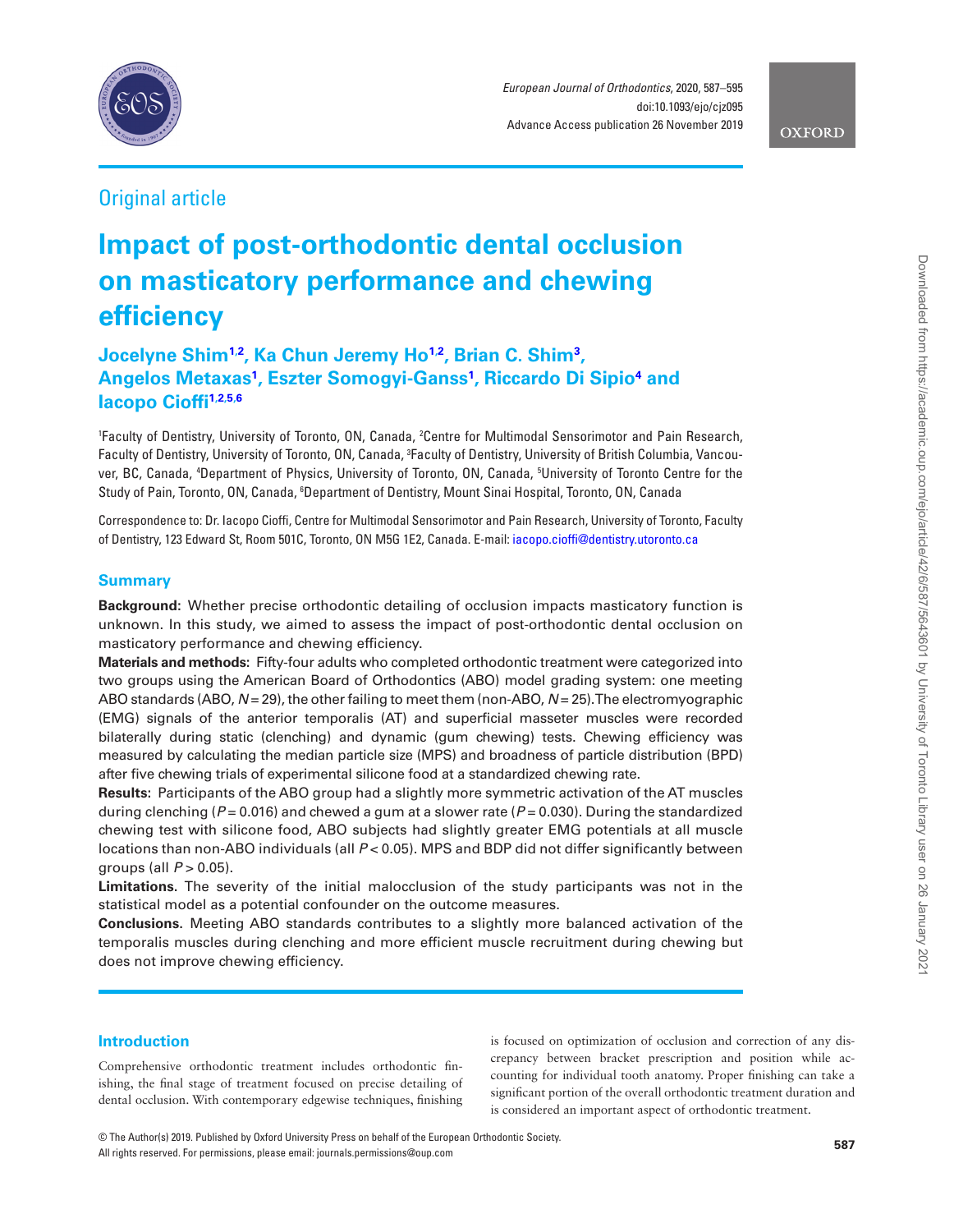In 1999, the American Board of Orthodontics (ABO) implemented the dental cast and panoramic radiograph [ABO Cast-Radiograph (ABO-CR)] grading system for orthodontists seeking board certification by measuring the level of finishing in orthodontic cases ([1](#page-6-0), [2\)](#page-6-1). The grading system evaluates the final alignment of teeth, the presence of rotation, occlusal contacts, interproximal contacts, the position of marginal ridges, occlusal relationships, and the buccolingual inclination of teeth, overjet, and root angulation. This method provides a score for measuring the quality of dental occlusion after orthodontic treatment [\(1\)](#page-6-0). Both the American and European board standards are consistent with the descriptions of ideal and normal occlusion by Andrews [\(3\)](#page-6-2). However, it may be questioned whether achieving an ideal occlusal relationship, as described by Andrews, is related to better masticatory performance and chewing efficiency—the ability to grind a certain portion of a test food during a given time.

Decreased masticatory performance or impaired chewing efficiency have been reported in subjects with dental malocclusion ([4](#page-6-3), [5\)](#page-7-0). Ngom *et al.* [\(4\)](#page-6-3) measured masticatory function and occlusal condition in 102 adults with no history of previous orthodontic treatment by measuring the particle size of chewed experimental food. Patients in 'definite-need' of orthodontic treatment (ICON score—Index of Complexity, Outcome and Need ([6\)](#page-7-1)—higher than 43) produced a larger median particle size than those who were considered to be in 'no-need' of orthodontic treatment (ICON score of 43 or below) when they were asked to chew test food made of condensation silicone. Similarly, English *et al.* ([5\)](#page-7-0) found that the ability to process and breakdown food is dependent on the type of malocclusion. In a sample of 185 subjects with no history of previous orthodontic treatment, the authors found that the median particle sizes for the Class I, Class II and Class III malocclusion groups were approximately 9%, 15% and 34% larger, respectively, than the normal occlusion group. Subjects with malocclusion reported chewing difficulties with fresh carrots or celery and firm meat ([5](#page-7-0)). Alterations in masticatory move-ment (7-[10](#page-7-3)) and masticatory muscle activity ([11](#page-7-4)-15) have been documented in individuals with malocclusions as well. For instance, masticatory muscle activity during chewing was found to be less coordinated in Class III ([16](#page-7-6)) and Class II [\(17\)](#page-7-7) subjects. Bakke *et al.* ([18\)](#page-7-8) reported a positive correlation between occlusal stability—indicated by the number of teeth in physical contact and the number of opposing pairs of teeth in contact in intercuspal position and lateral contact position—and shorter contraction time and larger electromyographic (EMG) potentials during chewing. The aforementioned studies support the association between occlusal factors and masticatory performance and suggest that they are influenced by the type of malocclusion. Based on these findings, superior orthodontic finishing, resulting in improved post-orthodontic dental occlusion, should be associated with better masticatory performance and chewing efficiency. However, whether excellent orthodontic occlusal detailing has a significant impact on these features is still unknown.

This study aims to evaluate the impact of post-orthodontic dental occlusion on masticatory performance and chewing efficiency. The null hypothesis to be tested is that 'excellent' and 'poor' orthodontic detailing, as measured *via* the ABO-CR score system, have a similar impact on masticatory performance and chewing efficiency. The results of this research may provide, for the first time, scientific evidence to support the need for high-quality finishing standards before patient discharge.

#### **Materials and methods**

#### Study sample

The study was approved by the Research Ethics Board of University of Toronto (ID #35047). All subjects signed an informed consent prior to their participation. The experimental procedures were performed at the Centre for Multimodal Sensorimotor and Pain Research at the Faculty of Dentistry, University of Toronto.

Participants were recruited from the University of Toronto Graduate Orthodontics Retention Clinic and the student population of the University of Toronto, Faculty of Dentistry. Eligible participants were over 18 years of age, in good health and had completed comprehensive orthodontic treatment (either with fixed appliance or clear aligners) by an orthodontic specialist minimum at least 6 months prior to the participation in the study. Participants completed a dental and medical history questionnaire and the Temporomandibular Disorder Pain Screening Questionnaire [\(19\)](#page-7-9) to verify their eligibility. Exclusion criteria were orthodontic treatment provided by a non-orthodontic specialist, temporomandibular disorders according to the Diagnostic Criteria for Temporomandibular Disorders ([20\)](#page-7-10), use of pacemaker, neuromotor deficiencies or any neurological illness, medication affecting neuromuscular activity, orthognathic surgery as reported by patients on the health history form, edentulous area within the dental arch (with the exception of third molars), and refusal to participate in the study.

Written and verbal informed consent was obtained from 54 subjects [27 males and 27 females; mean age 26.3 years; standard deviation (SD) = 4.8 years]. Participants were assigned an identification number and all collected data were anonymized prior to evaluation.

### ABO-CR assessment of orthodontic study models

Alginate impressions (Hydrogum, Zhermack Dental, Italy) were taken to fabricate orthodontic study casts (orthodontic plaster, Super white, Whip-Mix Corporation, Louisville, KY, USA). The participants' occlusion was recorded with wax (C/D #2 pink baseplate wax, Central Dental Ltd, Canada). The orthodontic models were graded by one operator (JS) in a random order after being calibrated using the ABO calibration kit ([21](#page-7-11)) and following the guidelines available on the ABO website [\(1\)](#page-6-0). The validity of the ABO-CR Evaluation has been previously tested ([22\)](#page-7-12). The study evaluation omitted the radiographic evaluation of root angulation component in order to eliminate unnecessary radiation exposure ([23\)](#page-7-13). Participants were divided into two groups according to their ABO score using 27 as a cut-off value. The ABO group  $(N = 29)$ ; 16 females and 13 males) had ABO scores less than or equal to 27, which is the maximum score the ABO would consider for an orthodontic case to be determined 'complete' for the ABO-CR Evaluation ([1\)](#page-6-0). The non-ABO group ( $N = 25$ ; 11 females and 14 males) had ABO scores greater than 27, considered unacceptable as they failed to meet the ABO standards. Twenty study casts were randomly selected using a computer-generated random number sequence and graded for intraoperator reliability test 3 months after initial model analysis.

## **Experimental procedures**

Participants were submitted to two experimental sessions, during which the EMG activity of the right and left anterior temporalis (AT) and superficial masseter (SM) muscles were recorded as per below. All participants sat in a dental chair with their head unsupported ([18\)](#page-7-8). The position of the back of the dental chair was fixed and the headrest was removed. The EMG recordings were performed by a single examiner (JS) who received extensive training in electromyography prior to performing the experiments.

In the first session participants were asked to: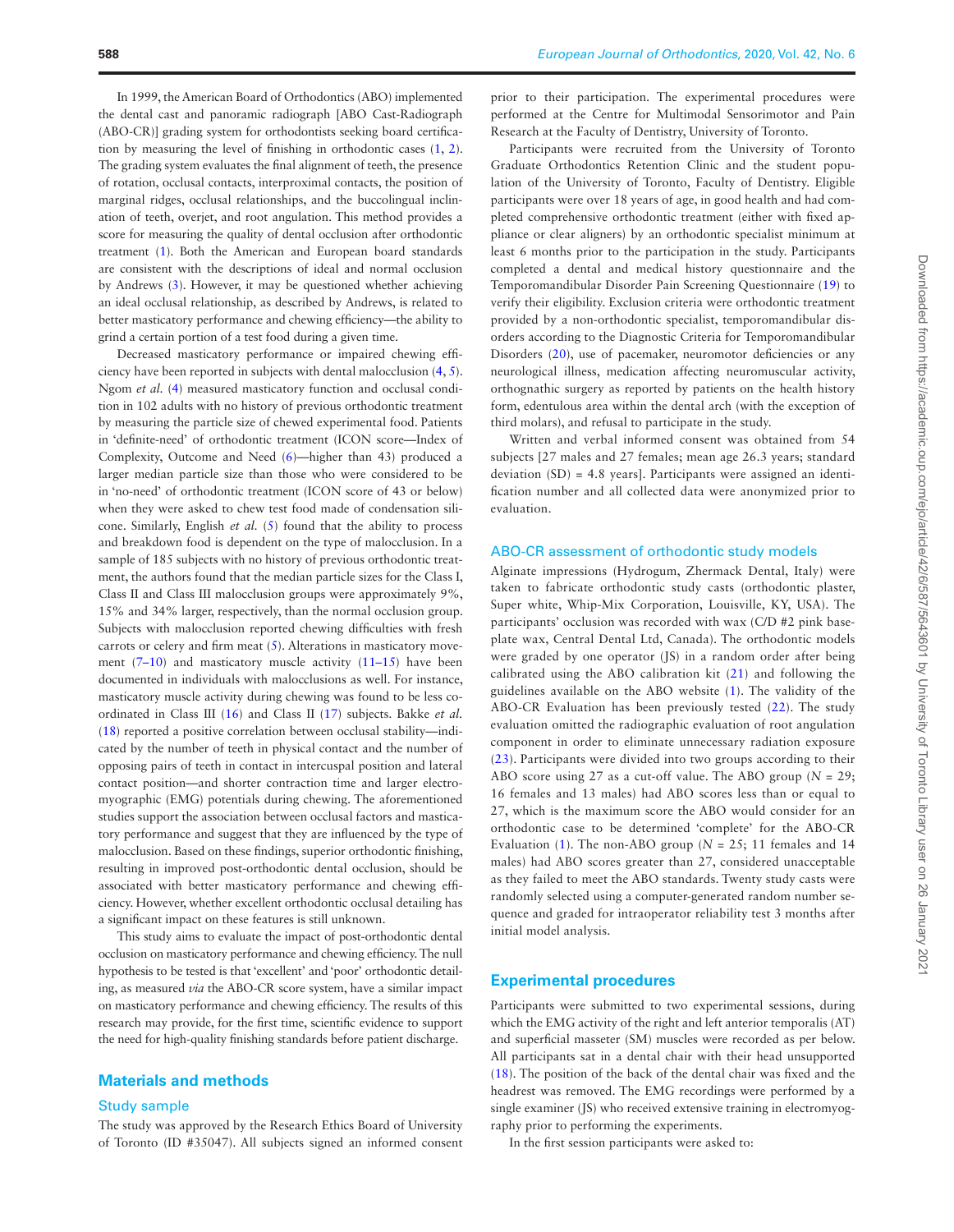- 1. Clench their teeth as hard as possible for 5 seconds to record maximum voluntary contraction (MVC) in intercuspal position (static test);
- 2. Clench their teeth at MVC on 10 mm thick cotton rolls (Quala Dental Products, Nashville, TN, USA) positioned along the occlusal surface of mandibular posterior teeth on each side (from first premolar to molars) for 5 seconds (for calibration);
- 3. Chewed a gum (Trident fresh mint flavor, Mondelez International, USA) on the right side for 15 seconds and the left side for 15 seconds (dynamic test).

These standardized tasks follow a protocol developed by Ferrario *et al.* [\(24\)](#page-7-14) and allow to compute EMG indices of muscle activity. In the second session, participants were asked to chew a standardized experimental silicone food. The median particle size (MPS) and broadness of particle distribution (BPD) of the pulverized food bolus were computed to estimate chewing efficiency (see particle size analysis paragraph).

## Surface electromyography

The skin was cleaned prior to electrode placement with alcohol to reduce skin impedance. Male participants were asked to shave prior to the experiment. Disposable square silver–silver chloride bipolar surface pre-gelled electrodes (Kendall, Mansfield, MA, USA) with a width of 22 mm were placed on the skin along the main direction of the muscular fibers [\(24\)](#page-7-14). For AT, the electrodes were vertical along the anterior margin of the muscle (about on the coronal suture). For SM, they were parallel to the muscle fibers, with the upper pole of the electrode at the intersection between the tragus-labial commissure and the exocanthion–gonion lines [\(25](#page-7-15)). A wireless EMG device (TMJOINT, BTS S.p.a., Garbagnate Milanese, Italy) was attached to the electrodes in order to record, amplify and filter (low-pass filter 500 Hz; high-pass filter 10 Hz). The EMG signals were sampled at 1 kHz.

Dental Contact Analyser software (BTS S.p.a., Garbagnate Milanese, Italy) was used to process the raw electrical signals to standardized EMG indices [\(26](#page-7-16)). The software algorithm compared the relative activity of various muscle couples and produced the following standardized EMG indices:

- 1. Percentage of overlapping coefficient (POC, %) compares the overlapping activity between the left and right muscle pairs during MVC on intercuspal position ([26\)](#page-7-16). POC of 100% indicates perfect symmetry in muscle contraction and 0% indicates the absence of concurrent activation of paired muscles. Normal values range between 85% and 100% [\(24](#page-7-14), [27,](#page-7-17) [28](#page-7-18)). POC was reported for the AT muscle (POC AT), SM muscle (POC SM) and both muscles combined (POC mean).
- 2. Torque coefficient (TC, %) compares the overlapping activity between the controlateral couples of AT and SM muscles. The contraction of the AT muscle moves the mandible upwards and backwards while the SM muscle moves the mandible upwards and forwards ([24\)](#page-7-14). For example, a greater activity of the right AT and left SM couple over the left AT and right SM couple results in a torqueing or latero-deviating effect on the lower jaw towards right ([26\)](#page-7-16). TC of 0% indicates no symmetry in activation of the couples and the greatest torquing effect while 100% indicates perfect symmetry and no torquing effect. Normal values range between 90% and 100% [\(24](#page-7-14), [27](#page-7-17), [28](#page-7-18)).
- 3. Antero-posterior coefficient (APC, %) compares the overlapping activity between the AT and SM muscles bilaterally. The APC of 0% indicates unbalanced activity between the AT and SM

muscles, whereas 100% indicates well-comparable activity of the muscles [\(28\)](#page-7-18). Greater activity of the AT muscle displaces the resulting vector of the occlusal forces during clenching forward, whereas greater SM muscle activity would cause its backwards displacement. Normal range is between 90% and 100% ([28,](#page-7-18) [29\)](#page-7-19).

- 4. Total standardized muscle activity (IMPACT) represents the integrated area of the EMG standardized potentials of both AT and SM muscles over the total 5 second period ([26\)](#page-7-16). Smaller values indicate that the EMG standardized potentials were reduced during the MVC on intercuspal position and that maximal EMG activity could not be expressed. Normal values range between 85% and 115% ([28\)](#page-7-18). For the dynamic test, IMPACT was reported as the average of right- and left-sided gum chewing for AT and SM muscles (IMPACT AT and IMPACT SM, respectively).
- 5. Frequency index (FREQ, Hz or chewing cycle per second) measures the frequency of masticatory cycles during chewing a gum. FREQ is averaged for right- and left-sided chewing.

#### Particle size analysis

CutterSil® (Kluzer, USA), a condensation silicone impression material, is considered standard test food for evaluating chewing efficiency [\(30–](#page-7-20)[36\)](#page-7-21). The standardized production of test food followed the protocol by Alberta *et al.* ([35\)](#page-7-22). Twenty millimetre diameter holes were drilled into a 5 mm thick Plexiglas template. According to the manufacturer's instruction, 14.4 g of CutterSil® putty and 0.21 g of CutterSil® hardener universal plus paste (Kluzer, USA) were kneaded and molded into the template. Excess material was removed. After setting, round silicone tablets were removed and cut into quarters. Five portions containing three quarter-tablets were packaged for each participant ([32](#page-7-23)). Each sample weighed approximately 10 g.

Participants performed five chewing sequences interspersed with a 2 minute rest period. Each sequence consisted of chewing three CutterSil® quarter-tablets for 20 cycles at a rate of 1.33 Hz (80 beats per minute), considered habitual chewing rate [\(32](#page-7-23), [33](#page-7-24)). The EMG activity of the AT and SM was recorded bilaterally using the same EMG device described above. A digital metronome was played in the background and participants were asked to chew to the beats of the metronome. Participants were instructed to expectorate the bolus into a container containing a filter paper supported by a funnel and rinse out the residual silicone fragments into the same container using water. Once the filtration was complete, the filter paper and CutterSil® pieces were air dried, then heat dried for 1 hour at 80ºC in a convection countertop oven (Black & Decker, USA) [\(32](#page-7-23), [33,](#page-7-24) [37\)](#page-7-25). Dried CutterSil® particles were weighed again and separated according to their size using a series of seven sieves in order of decreasing mesh size—5.6, 4.0, 2.8, 2.0, 0.850, 0.425 and 0.250 mm (Laval Lab Inc., Canada)—stacked on a dental vibrator for 2 minutes at a constant vibration intensity ([4](#page-6-3), [30,](#page-7-20) [32](#page-7-23)[–34](#page-7-26)). The contents on each sieve were weighed to the nearest 0.01 g with a precision balance (EJ-610 scale, A and D Engineering, USA).

Given the size of the sieve aperture and the cumulative weight of the sample that could pass through each successive sieve, MPS and BPD were estimated based on the Rosin–Rammler equation [\(38](#page-7-27)[–40](#page-7-28)):

$$
Q_w = 100 \left[ 1 - 2^{-\left(\frac{x}{x_{50}}\right)^b} \right]
$$

 $Q_w$  is the cumulative weight percentage of particles with a diameter smaller than *x* (the maximum sieve aperture),  $x_{50}$  is the MPS and *b* describes the BPD. MPS represents a theoretical sieve aperture through which 50% of the total weight of the particle can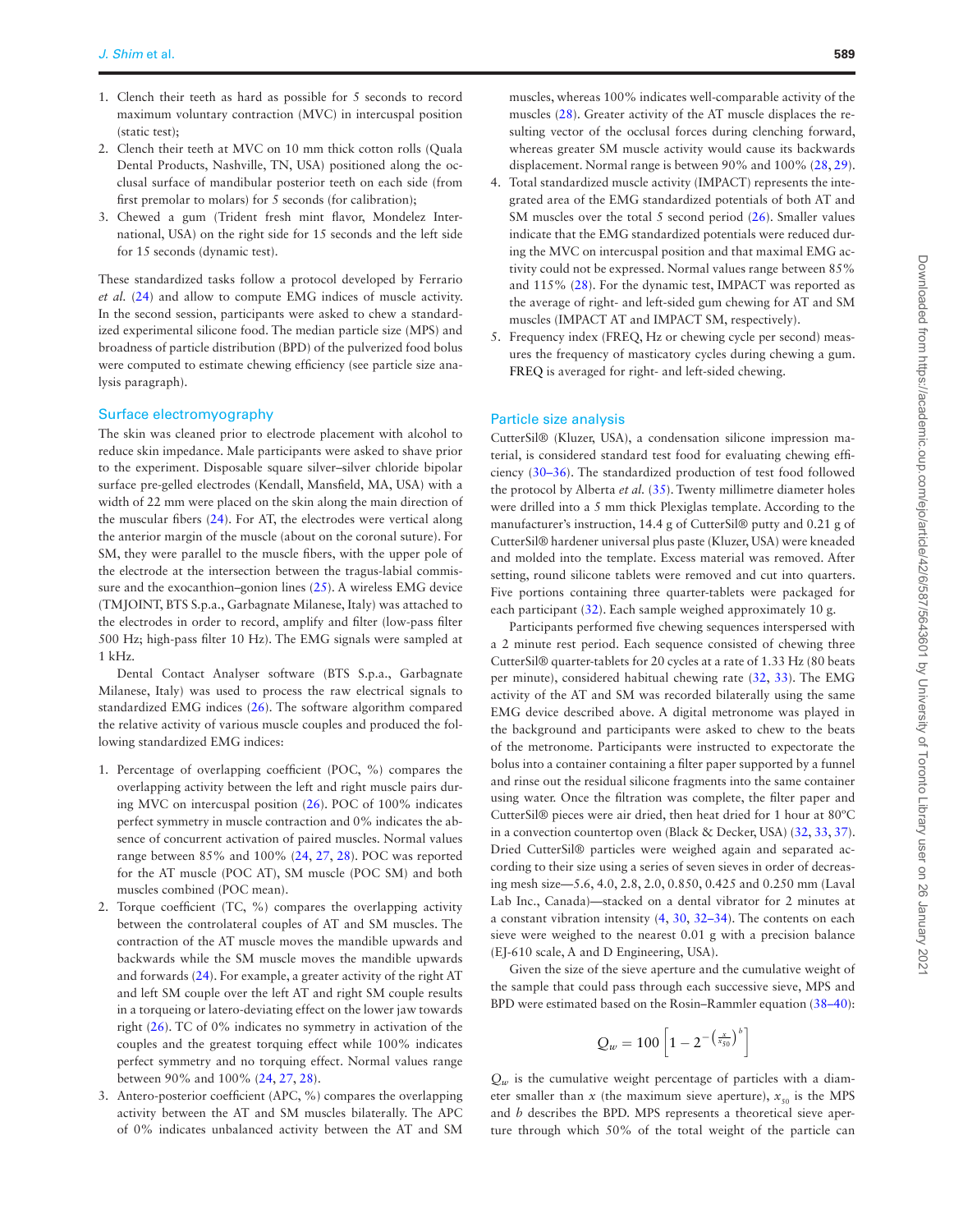#### Self-perceived masticatory function

Participants rated their own masticatory function using a modified Self-Assessment of Chewing Function Questionnaire by Persic *et al*., which was demonstrated to be reliable, valid, and responsive ([41\)](#page-7-29). The questions are reported in [Table 1.](#page-3-0)

A modification of the 100 mm visual analogue scale (VAS) delimited by 'strongly disagree' and 'strongly agree' anchors was applied in order to assign a metric value (VAS score) to each response based on the distance of the marked response from the left anchor of the line (strongly disagree) [\(41](#page-7-29)). Participants were compensated with \$30 CAD cash at the end of the experiment with an additional \$10 CAD for those who incurred additional indirect cost (i.e. public transit fare or parking cost).

#### Statistical analysis

Data were first checked for normal distribution using the Kolmogorov–Smirnov test. Normally distributed data were reported as means and SDs. Data without normal distribution were reported as medians and interquartile ranges [IQR]. Between-group differences for standardized EMG indices, MPS, BPD and VAS scores were investigated using Mann–Whitney *U*-test or unpaired *t*-test. Stepwise linear regression (on transformed data) was completed for select outcome measures with significant difference between the groups to determine which of the components of the ABO-CR evaluation, if any, may explain variation in the outcome measure. Intraoperator reliability was determined for the assessment of the ABO-CR scores by computing intraclass correlation coefficients (ICCs).

The root mean square (RMS) and the median power frequency (MDF) of the EMG signals recorded during the silicone chewing test from the AT and the SM of both sides were computed. Mixedeffect models were used to test between-group differences in RMS

<span id="page-3-0"></span>**Table 1.** Modified self-assessment of Chewing Function Questionnaire ([41](#page-7-29))

- 1. Have you had any difficulty chewing apples/raw carrots or foods of similar consistency?
- 2. Have you had any difficulty chewing bacon/smoked ham/backed or fried firm meet or foods of similar consistency?
- 3. Have you had any difficulties chewing biscuits, crackers, tea biscuits or foods of similar consistency?
- 4. Have you had any difficulty chewing fresh bread, doughnut or foods of similar consistency?
- 5. Have you had any difficulty chewing nuts/walnuts/almonds/ macadamias/peanuts or similar food?
- 6. Have you had any difficulty chewing lettuce, raw cabbage or similar food?
- 7. Have you felt insecure when you are chewing?
- 8. Have you had any difficulty when biting different foods (food incision)?
- 9. Have you noticed food catching or food remaining stuck between or on your teeth during or after meals?
- 10.Have you had any difficulty chewing a chewing gum?

Participants of both the ABO and non-ABO groups answered to each of the following questions by drawing a vertical line on a 100 mm Visual Analogue Scale (left anchor: 'strongly disagree'; right anchor: 'strongly agree').

and MDF amplitudes. *Post hoc* comparisons were adjusted using the Bonferroni method. Data were analyzed with SPSS 24.0 (IBM Corp. Released 2016. IBM SPSS Statistics for Windows, Version 24.0. Armonk, NY: IBM Corp.). Data analysis was performed by a single operator (IC) who was blinded to the allocation of participants to study groups. The statistical significance level was considered when  $P < 0.05$ .

#### Sample size calculation

Sample size calculation was completed for two outcome measures. The first was POC (see Surface electromyography) for the AT muscle during surface electromyography. Ferrario *et al.* [\(24\)](#page-7-14) reported the mean POC for AT in their control group consisting of Angle Class I canine and molar relationship as 89.34% (SD = 3.9%). A mean difference of 4% could be considered clinically relevant as this represented 1 SD from the mean. The sample size needed to detect such difference between two groups (two-tailed two-sample *t*-test;  $\alpha = 0.05$  and  $1 - \beta = 0.9$ ) was 21 subjects in each group.

Second, the sample size was calculated based on the MPS for standard food test. Based on the two-sided two-sample *t*-test, the sample size required in each group in order to detect at least 1 mm<sup>2</sup> difference in MPS assuming equal sample size in each group using the findings from Ngom *et al.* ([4](#page-6-3)) at a significance level of 0.05 and with 80% power is 19. Testing for a difference in MPS lower than 1 mm2 may be of limited clinical significance. Therefore, a sample size of 21 subjects in each group was determined to be adequate for the purpose of the study.

#### **Results**

The intraoperative reliability test reported excellent reliability for the ABO-CR scores (ICC =  $0.90$ ;  $95\%$  confidence interval:  $0.75-$ 0.96) [\(42\)](#page-7-30). The mean ± SD ABO-CR score of the entire study sample was  $27.2 \pm 8.8$  (range 12–47). The mean ABO-CR score of the ABO group  $(N = 25)$  was  $20.7 \pm 4.3$ , while the non-ABO group  $(N = 29)$ had a mean ABO-CR score of  $34.8 \pm 6.3$ .

Descriptive statistics for EMG indices are reported in [Table 1](#page-3-0). The analysis of the EMG indices revealed statistically significant differences between the ABO and non-ABO group for POC AT and FREQ [\(Table 2\)](#page-4-0). The median POC AT [IQR] was greater in the ABO group (86.6 [4.3] %) than the non-ABO group (84.4 [13.1] %;  $P = 0.016$ ). The mean FREQ (right and left combined) was smaller in the ABO group  $1.5 \pm 0.2$  Hz than the non-ABO group  $(1.7 \pm 0.2)$ Hz;  $P = 0.030$ ). There were no between-group differences for median APC, IMPACT, IMPACT SM and IMPACT AT (all *P* > 0.05, [Table 2\)](#page-4-0).

The particle size analysis was based on 50 subjects. The ABO group had 24 subjects and the non-ABO group 26 subjects. Data from four subjects were removed due to incomplete data  $(N = 1)$ , an inconsistency in the weight of the sample (more than 5% change in weight) during the experiment  $(N = 1)$  and the lack of data points required for the Rosin–Rammler equation ( $N = 2$ ; i.e. no CutterSil<sup>®</sup> particle passed through the first sieve).

The median chewing rate during the silicone chewing test did not differ between groups (ABO 1.35 [0.05] Hz; non-ABO 1.35 [0.05] Hz,  $P = 0.500$ ; [Figure 1](#page-4-1)). The RMS amplitudes for all muscles were greater in the ABO than non-ABO group (all *P* < 0.05; [Figure 1B\)](#page-4-1), whilst there were no between-group differences in MDF (all *P* > 0.05; [Figure 1C](#page-4-1)). The mean RMS and MDF trajectories of all muscles within each group during the five trials are reported in [Figures](#page-4-2) [2](#page-4-2) and [3](#page-5-0). Neither MPS nor BPD was different between ABO groups  $\text{(all } P > 0.05\text{).}$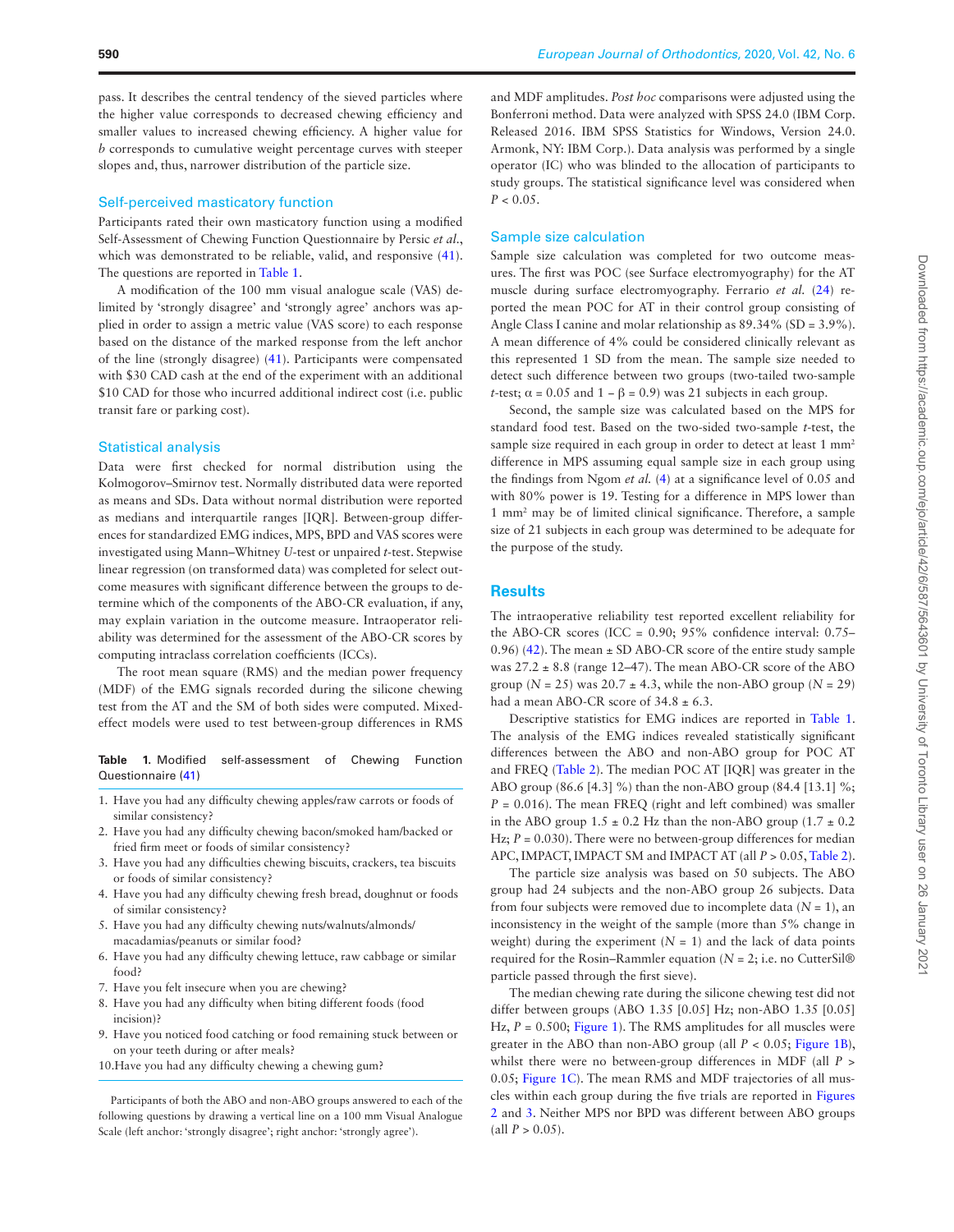<span id="page-4-0"></span>**Table 2.** Comparison of standardized EMG indices, particle traits and responses from the questionnaire between the ABO and non-ABO groups. ABO: American Board of Orthodontics; BPD: broadness of particle distribution; EMG: electromyographic; MPS: median particle size; VAS: Visual Analogue Scale

|                                 | Index             | <b>ABO</b>    | Non-ABO         | $P$ value |
|---------------------------------|-------------------|---------------|-----------------|-----------|
| EMG indices static test $(\% )$ | POC AT            | 86.6 [4.3]    | 84.4 [13.1]     | 0.016     |
|                                 | POC_SM            | 86.4 [8.0]    | 85.3 [4.7]      | 0.190     |
|                                 | TC                | $90.5$ [3.3]  | 89.8 [5.7]      | 0.089     |
|                                 | <b>APC</b>        | $87.4$ [15.1] | 86.3 [19.2]     | 0.310     |
|                                 | <b>IMPACT</b>     | 61.1 [42.4]   | 49.6 [22.4]     | 0.143     |
| EMG indices dynamic test        | Frequency (Hz)    | $1.5 \pm 0.2$ | $1.7 \pm 0.2$   | 0.030     |
|                                 | IMPACT AT $(\% )$ | 84.7 [72.1]   | 87.6 [133.6]    | 0.748     |
|                                 | IMPACT SM (%)     | 48.9 [81.6]   | 59.5 [58.4]     | 0.742     |
| Particle size analysis          | <b>BPD</b>        | $2.96$ [1.45] | 3.30 [1.78]     | 0.319     |
|                                 | <b>MPS</b>        | $7.35\pm2.39$ | $8.24 \pm 2.69$ | 0.650     |
| Self-report VAS score (mm)      | Q1                | 4 [7]         | 1[13]           | 0.151     |
|                                 | Q2                | 5 [23]        | 1[16]           | 0.277     |
|                                 | Q3                | 2[11]         | 0[3]            | 0.121     |
|                                 | Q <sub>4</sub>    | $1\,[10]$     | 0[3]            | 0.136     |
|                                 | Q <sub>5</sub>    | 3[16]         | 0 [5]           | 0.032     |
|                                 | Q <sub>6</sub>    | 2[10]         | 0[3]            | 0.138     |
|                                 | Q7                | 2[12]         | 1[9]            | 0.582     |
|                                 | Q8                | 3[12]         | 3[18]           | 0.677     |
|                                 | Q <sub>9</sub>    | 47 [55]       | 31 [47]         | 0.425     |
|                                 | Q10               | 2[15]         | 0[6]            | 0.284     |
|                                 | Q Total           | 121 [157]     | $6$ [103]       | 0.472     |

Medians and interquartile ranges [IQR] were reported for non-normally distributed measures. Means and standard deviations (±SD) were reported for data with normal distribution. Statistical significance was considered when *P* < 0.05 (in bold).



<span id="page-4-1"></span>**Figure 1.** (A) Mean chewing frequency rate, (B) mean root mean squares (RMS) and (C) mean median power frequency (MDF) during the silicone chewing test (five trials) in the ABO (solid line/black bars) and non-ABO (dotted line/white bar) groups. The error bars indicate the standard errors of the mean. \*\*Between-group significant differences at  $P < 0.005$ ). \*\*\*Betweengroup significant differences at *P* < 0.001.

The responses from the questionnaire did not reveal any statistically significant difference (all  $P > 0.05$ ) between the groups except for Q5 (chewing difficulty with nuts) ([Table 1\)](#page-3-0). The ABO group reported median VAS score of 3 [16] mm, while the non-ABO group reported  $0$  [5] mm (P = 0.032).



<span id="page-4-2"></span>**Figure 2.** Mean root mean square (RMS) trajectories during the silicone chewing test (five trials) in the ABO (solid line) and non-ABO (dotted line) groups. RT: right anterior temporalis; LT: left anterior temporalis; RM: right superficial masseter; LM: left superficial masseter. The error bars indicate the standard errors of the mean. \*Between-group significant differences at *P* < 0.05.

POC AT and FREQ were included as dependent variables in a stepwise linear regression model, which used ABO-CR components as predictors. POC AT data were transformed to obtain normal distribution. Among the seven components of the ABO-CR evaluation considered, only *occlusal contact* was a statistically significant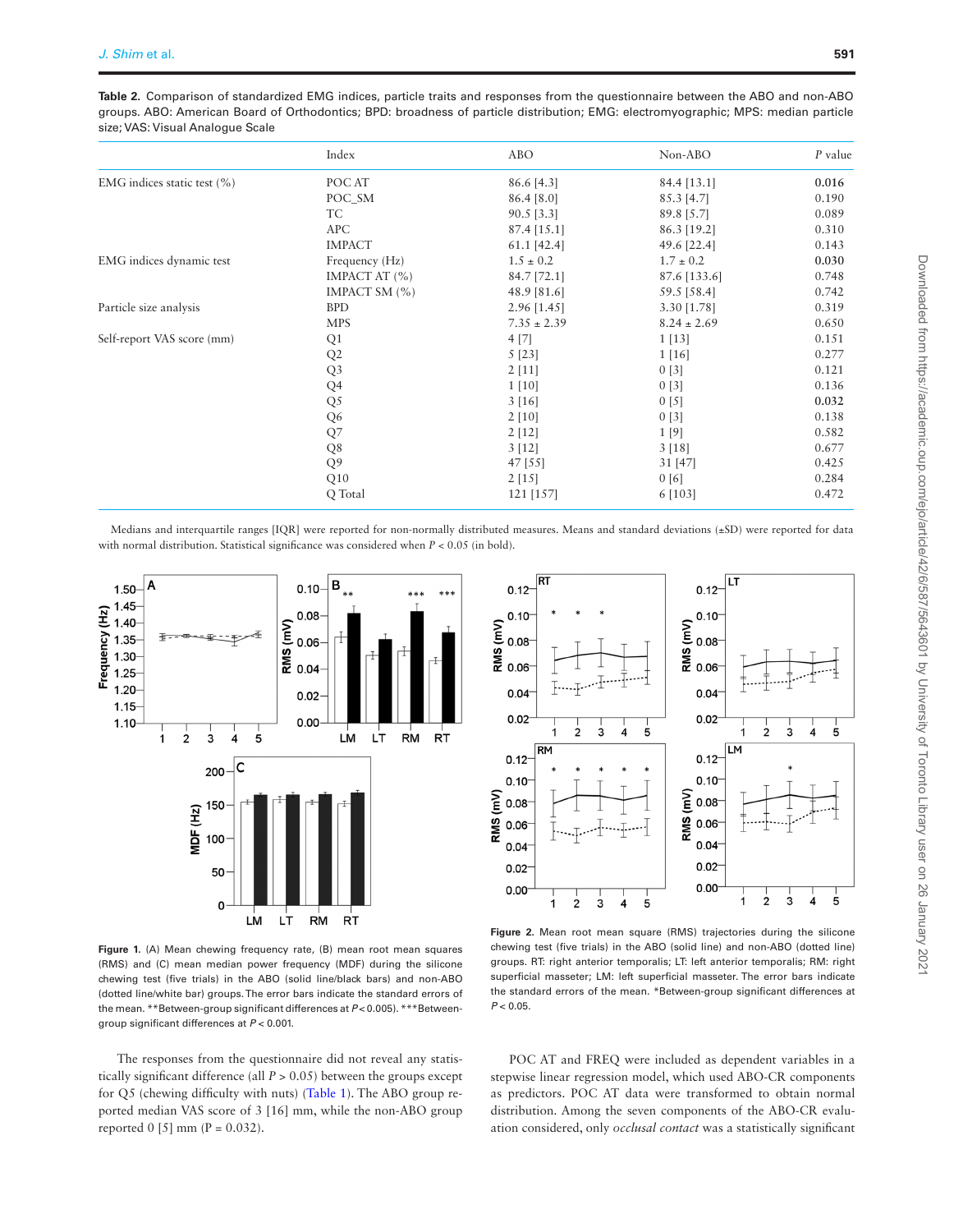

<span id="page-5-0"></span>**Figure 3.** Mean median power frequency (MDF) trajectories during the silicone chewing test (five trials) in the ABO (solid line) and non-ABO (dotted line) group. RT: right anterior temporalis; LT: left anterior temporalis; RM: right superficial masseter; LM: left superficial masseter. The error bars indicate the standard errors of the mean. No between-group differences in each of the trials were found at *P* < 0.05.

explanatory variable (*P* = 0.044, [Table 3\)](#page-5-1). The *B* coefficient for *occlusal contact* was –0.805 (standard error = 0.389).

## **Discussion**

This study aimed to provide new knowledge on the relationship between masticatory performance and occlusion in healthy adults who completed orthodontic treatment. While the quality of orthodontic finishing is often claimed to be crucial for occlusal stability and proper masticatory function, no previous study has tested the impact of post-orthodontic minor occlusal discrepancy on masticatory performance. The standardized EMG protocol used in this study to compute EMG indices is considered to be reliable and repeatable [\(24](#page-7-14), [28](#page-7-18), [43–](#page-7-31)[44](#page-7-32)). The information provided by the standardized EMG indices allows for direct comparisons between subjects ([24](#page-7-14)) and is clinically relevant ([26\)](#page-7-16). The EMG protocol used in this study has been widely used previously  $(24, 27-29)$  $(24, 27-29)$  $(24, 27-29)$  $(24, 27-29)$ .

The key finding from the assessment of the EMG indices of the AT and SM muscles during MVC (static test) was that the ABO group demonstrated a higher median POC AT with a narrower IQR (86.6 [4.3] %) compared to the non-ABO group (84.4 [13.1] %). In other words, the individuals with better occlusal details displayed a slightly more balanced activation of the AT muscle couple during MVC (tooth clenching). The median POC AT for the non-ABO group was close to but below the normal value, which ranges between 85% and 100% [\(24](#page-7-14), [27](#page-7-17), [28](#page-7-18)). Moreover, while chewing a gum, the chewing rate of the ABO group (FREQ) was slightly lower than the non-ABO group, which suggests that participants in the non-ABO group had to chew faster to soften the gum. In addition, the greater RMS amplitude of the EMG signals during the silicone chewing test could indicate that the pattern of masticatory muscle contraction of the ABO group slighlty more efficient than the non-ABO group. It is likely that, while chewing the same silicone food at the same rate, individuals with better occlusal relationship recruited

<span id="page-5-1"></span>

|                                               |  |  |  |  |  | Table 3. Stepwise linear regression for percentage overlapping |
|-----------------------------------------------|--|--|--|--|--|----------------------------------------------------------------|
| coefficient values of the anterior temporalis |  |  |  |  |  |                                                                |

|                                            | Unstandardized<br>coefficients |                 | Standardized<br>coefficients |          |                             |
|--------------------------------------------|--------------------------------|-----------------|------------------------------|----------|-----------------------------|
| Model                                      | B                              | Std. Error Beta |                              | t        | Sig.                        |
| Constant<br>Occlusal contacts -0.805 0.389 | 84.440 1.928                   |                 | $-0.278$                     | $-2.067$ | $43.791 \le 0.001$<br>0.044 |

Statistical significance was considered at *P* < 0.05 (in bold).

more muscle fibers and/or their muscle fibers contracted more. Although not significant, the MDF was slightly lower in the non-ABO group during the five chewing trials, which could indicate some muscle fatigue in these participants.

Ferrario *et al.* [\(28](#page-7-18)) analyzed between-group differences in their 62 subjects with full natural dentition when they were categorized as either in 'complete' Class I relationship for all canines and molars or in 'partial' Class I relationship. While there was no discernable mean difference in POC AT, POC SM and TC between the groups, the 'complete' Class I group demonstrated lower coefficient of variation (percentage ratio of SD to mean) for POC AT compared to the 'partial' Class I group. A similar pattern was observed in our data where the ABO group demonstrated smaller IQR (4.3%) for POC AT compared to the non-ABO group (13.1%). The presence of group differences in POC AT but not POC SM suggests that the coordination of temporalis muscle activity may be more sensitive to small alterations in the occlusion as reported by Wang *et al.* in a previous study ([45\)](#page-8-0). The stepwise regression analysis showed that occlusal contacts best explain the changes in POC AT. Better occlusal contacts were associated with a more balanced activation of the AT muscles. This finding is in agreement with a previous study, in which subjects with reduced number of teeth with physical contact showed decreased EMG potential during chewing ([18\)](#page-7-8). The greater EMG potentials during the silicone chewing test in the ABO group confirm previous studies that have indicated that subjects with poor occlusion tend to present with decreased EMG potentials ([16,](#page-7-6) [18,](#page-7-8) [46,](#page-8-1) [47\)](#page-8-2).

Our study demonstrated that there was no discernible group difference for median particle size and broadness of particle distribution, suggesting that the chewing efficiency may not be affected by the quality of occlusal details after orthodontic treatment or by minor discrepancies in dental occlusion. Direct comparison with other studies can be difficult because of differences in the preparation of the test food and experiment protocols. The literature suggests that chewing efficiency may be impacted by clinically relevant malocclusion. Ngom *et al.* ([4](#page-6-3)) reported subjects in definite need for orthodontic treatment—ICON score higher than 43—produced significantly larger median particle size of 4.03 mm<sup>2</sup> compared to 3.46 mm2 from those who were categorized as not needing orthodontic treatment (ICON score of 43 or less). Similarly, English *et al.* ([5](#page-7-0)) reported that Class I, Class II and Class III malocclusion groups produced larger median particle sizes-3.6, 3.8 and 4.4 mm<sup>2</sup>, respectively—compared to the Class I normal occlusion group  $(MPS = 3.3$  mm<sup>2</sup>). Owen *et al.* [\(34\)](#page-7-26) inferred an indirect association between malocclusion and MPS. In their study, Class I, Class II and Class III malocclusion groups exhibited decreasing magnitude of interocclusal contact and near contact (<350 µm) surface area where the Class III malocclusion group was described to have the smallest area of contact and near contact; decreased contact and near contact area was, in turn, associated with increased MPS and BPD. They reported that a statistically significant relationship was detected when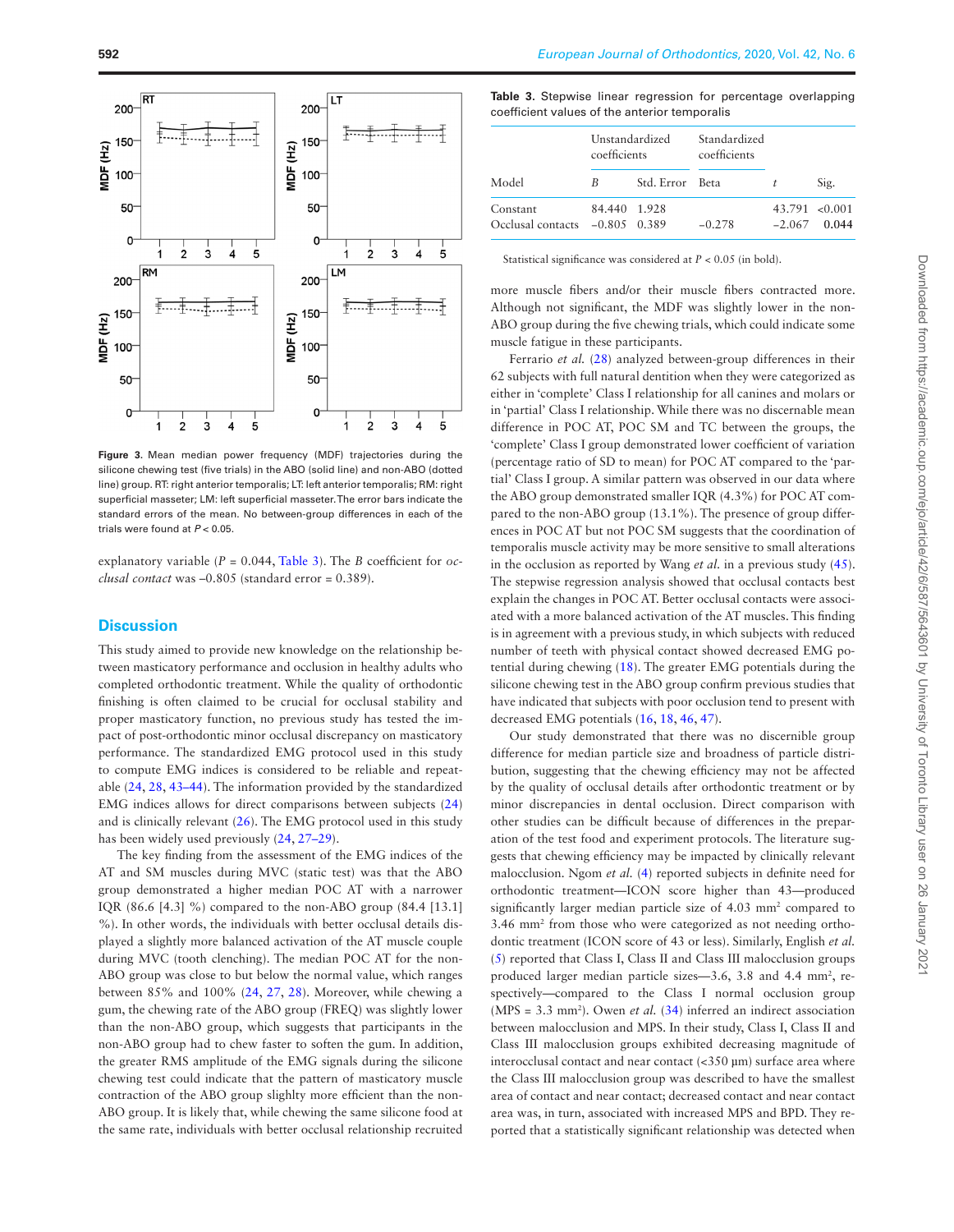the area of contact and near contact area within 250 µm was considered [\(34](#page-7-26)). Therefore, it is possible that the standardized experimental chewing test used in this study may not be sensitive enough to detect the impact of minor occlusal discrepancies on chewing efficiency. Nonetheless, our sample size calculation was based on a 1 mm2 difference in mean particle size between groups. It is our opinion that a difference of less than 1 mm2 is clinically not relevant.

The original Self-Assessment of Chewing Function Questionnaire developed by Persic *et al.* [\(41\)](#page-7-29) used a five-point Likert scale (0–4) where a higher score indicates severe problems with chewing. The questionnaire was developed using a varied sample population, including patients with previous prosthodontic treatment, dental students, patients with natural teeth, removable denture wearers and patients with prosthodontic treatment needs. The questionnaire was demonstrated to be reliable, valid and responsive [\(41](#page-7-29)). In our study, a modification of a 100 mm long VAS (delimited by 'strongly disagree' and 'strongly agree') was applied to increase the sensitivity of detecting potential difference among full dentate participants ([5](#page-7-0), [48\)](#page-8-3). The responses from the questionnaire showed that neither the ABO nor the non-ABO group reported having chewing difficulties with different common foods, including apple or carrots (Q1), meat or bacon (Q2), biscuits or crackers (Q3), fresh bread (Q4), different nuts (Q5), lettuce or raw cabbage (Q6) and chewing gum (Q10). Furthermore, they denied feeling insecure during mastication (Q7) and denied having difficulties with biting food (Q8). Although the ABO group reported differently from the non-ABO group for Q5  $(P = 0.032)$ , the group difference is minimal and clinically irrelevant (median VAS for the ABO group = 3 mm; non-ABO group = 0 mm). English *et al.* [\(5\)](#page-7-0) found that their normal occlusion control group reported significantly greater ability to chew fresh carrots and celery than all malocclusion groups and steak and other firm meats better than the groups with Class II and Class III malocclusion. Henriksen *et al.* [\(48\)](#page-8-3) reported that the normal occlusion group rated their masticatory ability more favorably than either of the Class II malocclusion groups whether they were scheduled to receive orthodontic treatment or not. While malocclusion appears to impair patients' perception of their masticatory ability, the quality of occlusal details after orthodontic treatment did not impact self-evaluation of chewing ability in our study significantly.

The limitations of the study design warrant a cautious interpretation of the results. In our study, it was not possible to distinguish between occlusal finishing, occlusal settling and relapse, but this, on the other hand, increased the external validity of our study findings because our sample population was representative of the broader orthodontic patient population who are treated by different orthodontic specialists for various types of initial malocclusion with different levels of finishing, occlusal settling and relapse. While small occlusal discrepancies were measured according to the ABO-CR evaluation criteria, the type and severity of the participants' initial malocclusion were unknown and not included in the statistical models as potential confounders. Whether the severity of initial malocclusion affects the quality of occlusion after orthodontic treatment is controversial. Vu *et al.* ([49\)](#page-8-4) reported that while the severity of initial malocclusion, according to the discrepancy index by ABO, was a sensitive prospective indicator of treatment duration, the treatment outcomes according to the ABO-CR evaluation was independent of treatment duration. On the other hand, Cansunar *et al.* [\(50](#page-8-5)) reported the severity of initial malocclusion had *some* impact on the ABO-CR score. While the discrepancy index they computed was not associated with the ABO-CR score, their multivariate regression test between the subcomponents of the discrepancy index and

ABO-CR score revealed that the initial overbite, lateral open bite, crowding and buccal posterior crossbite had significant impact on the ABO-CR score. Pulfer *et al.* [\(51](#page-8-6)) reported a weak correlation between the discrepancy index and ABO-CR components  $(r = 0.17)$  in their 7-year retrospective study containing 716 patients with routine malocclusions. They concluded that treatment outcome was more dependent on treatment duration and on patient cooperation than on the complexity of the malocclusion for most patients. Therefore, it is possible that the severity of malocclusion of our research participants could have affected the quality of post-orthodontic dental occlusion and impacted participants' masticatory performance and chewing efficiency. Thus, whether the severity of initial malocclusion affects masticatory performance and chewing efficiency after orthodontic treatment should be explored also in further studies with a prospective design.

## **Conclusion**

Our study demonstrated that post-orthodontic dental occlusion meeting ABO standards contributes to more balanced activation of the AT muscle during function but does not impact chewing efficiency—i.e. the ability to breakdown experimental food—or selfperception of chewing ability. Whether the minor differences in the EMG activity of the muscles have a clinical impact, or whether they may predispose to the onset of masticatory disorders, is unknown. Therefore, future studies are still needed to inform the orthodontic community about the impact of post-orthodontic dental occlusion on masticatory function. Future studies in this area will strengthen the scientific evidence for the functional benefits of orthodontic treatment and inform the American and European boards on establishing board standards that orthodontic specialists should strive to achieve.

#### **Funding**

The study was supported by the European Orthodontic Society with a research grant. The Centre for Multimodal Sensorimotor and Pain Research at the Faculty of Dentistry, University of Toronto, is a Centre of excellence funded by the Canada Foundation for Innovation and the Ontario Research Fund – Research Excellence (ORF-RE).

## **Conflict of interest**

The authors declare no conflict of interest.

## **References**

- <span id="page-6-0"></span>1. The American Board of Orthodontics. (2012) Grading system for dental casts and panoramic radiographs. [https://www.americanboardortho.com/ortho](https://www.americanboardortho.com/orthodontic-professionals/about-board-certification/downloads-and-references/grading-system-for-casts-radiographs/)[dontic-professionals/about-board-certification/downloads-and-references/](https://www.americanboardortho.com/orthodontic-professionals/about-board-certification/downloads-and-references/grading-system-for-casts-radiographs/) [grading-system-for-casts-radiographs/](https://www.americanboardortho.com/orthodontic-professionals/about-board-certification/downloads-and-references/grading-system-for-casts-radiographs/)
- <span id="page-6-1"></span>2. Casko, J.S., Vaden, J.L., Kokich, V.G., Damone, J., James, R.D., Cangialosi, T.J., Riolo, M.L., Owens, S.E. and Bills, E.D. (1998) Objective grading system for dental casts and panoramic radiographs. *American Journal of Orthodontics and Dentofacial Orthopedics*, 114, 589–599.
- <span id="page-6-2"></span>3. Andrews, L.F. (1972) The six keys to normal occlusion. *American Journal of Orthodontics,* 62, 296–309.
- <span id="page-6-3"></span>4. Ngom, P.I., Diagne, F., Aïdara-Tamba, A.W. and Sene, A. (2007) Relationship between orthodontic anomalies and masticatory function in adults. *American Journal of Orthodontics and Dentofacial Orthopedics,* 131, 216–222.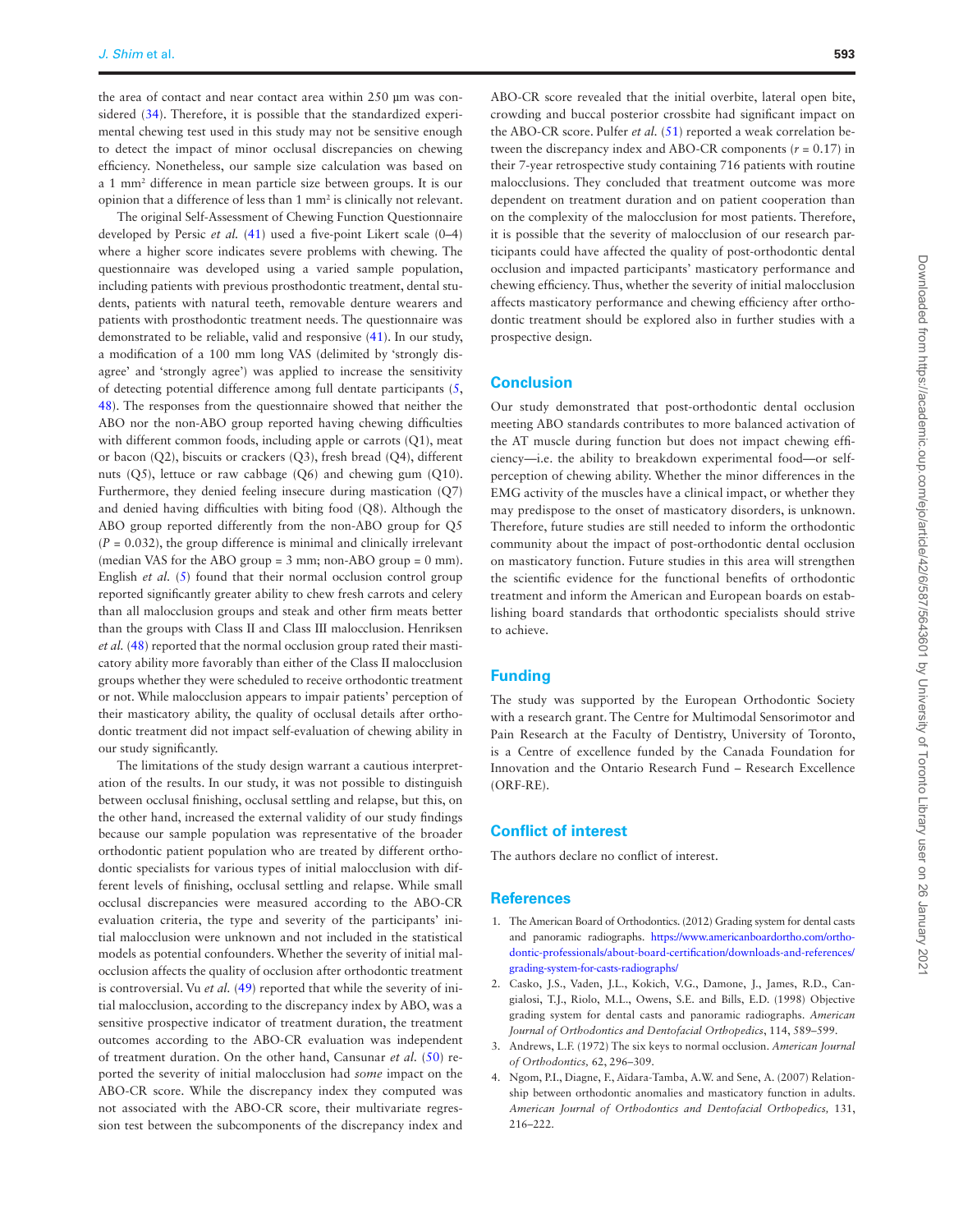- <span id="page-7-0"></span>5. English, J.D., Buschang, P.H. and Throckmorton, G.S. (2002) Does malocclusion affect masticatory performance? *The Angle Orthodontist,* 72, 21–27.
- <span id="page-7-1"></span>6. Daniels, C. and Richmond, S. (2000) The development of the index of complexity, outcome and need (ICON). *Journal of Orthodontics,* 27, 149– 162.
- <span id="page-7-2"></span>7. Ahlgren, J. (1967) Pattern of chewing and malocclusion of teeth. A clinical study. *Acta Odontologica Scandinavica,* 25, 3–13.
- 8. Ahlgren, J. (1966) Mechanism of mastication: a quantitative cinematographic and electromyographic study of masticatory movements in children, with special reference to occlusion of the teeth. *Acta Odontologica Scandinavica*, 24 (Suppl), 1–109.
- 9. Martín, C., Alarcón, J.A. and Palma, J.C. (2000) Kinesiographic study of the mandible in young patients with unilateral posterior crossbite. *American Journal of Orthodontics and Dentofacial Orthopedics,* 118, 541–548.
- <span id="page-7-3"></span>10. Throckmorton, G.S., Buschang, P.H., Hayasaki, H. and Pinto, A.S. (2001) Changes in the masticatory cycle following treatment of posterior unilateral crossbite in children. *American Journal of Orthodontics and Dentofacial Orthopedics,* 120, 521–529.
- <span id="page-7-4"></span>11. Alarcón, J.A., Martín, C. and Palma, J.C. (2000) Effect of unilateral posterior crossbite on the electromyographic activity of human masticatory muscles. *American Journal of Orthodontics and Dentofacial Orthopedics,* 118, 328–334.
- 12. Bakke, M. and Møller, E. (1980) Distortion of maximal elevator activity by unilateral premature tooth contact. *Scandinavian Journal of Dental Research,* 88, 67–75.
- 13. Ingervall, B. and Thilander, B. (1975) Activity of temporal and masseter muscles in children with a lateral forced bite. *The Angle Orthodontist,* 45, 249–258.
- 14. Wilding, R.J. and Lewin, A. (1994) The determination of optimal human jaw movements based on their association with chewing performance. *Archives of Oral Biology,* 39, 333–343.
- <span id="page-7-5"></span>15. Iodice, G., Danzi, G., Cimino, R., Paduano, S. and Michelotti, A. (2016) Association between posterior crossbite, skeletal, and muscle asymmetry: a systematic review. *European Journal of Orthodontics,* 38, 638–651.
- <span id="page-7-6"></span>16. Deguchi, T., Garetto, L.P., Sato, Y., Potter, R.H. and Roberts, W.E. (1995) Statistical analysis of differential lissajous EMG from normal occlusion and Class III malocclusion. *The Angle Orthodontist,* 65, 151–160.
- <span id="page-7-7"></span>17. Deguchi, T., Kumai, T. and Garetto, L. (1994) Statistics of differential Lissajous EMG for normal occlusion and Class II malocclusion. *American Journal of Orthodontics and Dentofacial Orthopedics,* 105, 42–48.
- <span id="page-7-8"></span>18. Bakke, M., Michler, L. and Möller, E. (1992) Occlusal control of mandibular elevator muscles. *Scandinavian Journal of Dental Research,* 100, 284–291.
- <span id="page-7-9"></span>19. Gonzalez, Y.M., Schiffman, E., Gordon, S.M., Seago, B., Truelove, E.L., Slade, G. and Ohrbach, R. (2011) Development of a brief and effective temporomandibular disorder pain screening questionnaire: reliability and validity. *Journal of the American Dental Association (1939),* 142, 1183– 1191.
- <span id="page-7-10"></span>20. Schiffman, E., *et al.*; International RDC/TMD Consortium Network; International Association for Dental Research; Orofacial Pain Special Interest Group; International Association for the Study of Pain. (2014) Diagnostic criteria for temporomandibular disorders (DC/TMD) for clinical and research applications: recommendations of the international RDC/TMD consortium network\* and orofacial pain special interest group†. *Journal of Oral and Facial Pain and Headache,* 28, 6–27.
- <span id="page-7-11"></span>21. The American Board of Orthodontics. (2016) Calibration Kit (update from 2013). [https://www.americanboardortho.com/orthodontic-professionals/](https://www.americanboardortho.com/orthodontic-professionals/board-certified-orthodontists/educational-tool-kit/) [board-certified-orthodontists/educational-tool-kit/](https://www.americanboardortho.com/orthodontic-professionals/board-certified-orthodontists/educational-tool-kit/)
- <span id="page-7-12"></span>22. Song, G.Y., *et al.* (2013) Validation of the American board of orthodontics objective grading system for assessing the treatment outcomes of Chinese patients. *American Journal of Orthodontics and Dentofacial Orthopedics,* 144, 391–397.
- <span id="page-7-13"></span>23. Abei, Y., Nelson, S., Amberman, B.D. and Hans, M.G. (2004) Comparing orthodontic treatment outcome between orthodontists and general den-

tists with the ABO index. *American Journal of Orthodontics and Dentofacial Orthopedics,* 126, 544–548.

- <span id="page-7-14"></span>24. Ferrario, V.F., Sforza, C., Colombo, A. and Ciusa, V. (2000) An electromyographic investigation of masticatory muscles symmetry in normoocclusion subjects. *Journal of Oral Rehabilitation,* 27, 33–40.
- <span id="page-7-15"></span>25. Castroflorio, T., Farina, D., Bottin, A., Piancino, M.G., Bracco, P. and Merletti, R. (2005) Surface EMG of jaw elevator muscles: effect of electrode location and inter-electrode distance. *Journal of Oral Rehabilitation,* 32, 411–417.
- <span id="page-7-16"></span>26. Michelotti, A., Rongo, R., Valentino, R., D'Antò, V., Bucci, R., Danzi, G. and Cioffi, I. (2019) Evaluation of masticatory muscle activity in patients with unilateral posterior crossbite before and after rapid maxillary expansion. *European Journal of Orthodontics,* 41, 46–53.
- <span id="page-7-17"></span>27. Ferrario, V.F., Sforza, C. and Serrao, G. (1999) The influence of crossbite on the coordinated electromyographic activity of human masticatory muscles during mastication. *Journal of Oral Rehabilitation,* 26, 575–581.
- <span id="page-7-18"></span>28. Ferrario, V.F., Tartaglia, G.M., Galletta, A., Grassi, G.P. and Sforza, C. (2006) The influence of occlusion on jaw and neck muscle activity: a surface EMG study in healthy young adults. *Journal of Oral Rehabilitation,* 33, 341–348.
- <span id="page-7-19"></span>29. Augusti, D., Augusti, G., Re, D., Dellavia, C. and Giannì, A.B. (2015) Effect of different dental articulating papers on SEMG activity during maximum clenching. *Journal of Electromyography and Kinesiology,* 25, 612–618.
- <span id="page-7-20"></span>30. Toro, A., Buschang, P.H., Throckmorton, G. and Roldán, S. (2006) Masticatory performance in children and adolescents with Class I and II malocclusions. *European Journal of Orthodontics,* 28, 112–119.
- 31. Dahlberg, B. (1942) The masticatory effect. *Acta Medica Scandinavica,*  Supplement 139, 557.
- <span id="page-7-23"></span>32. Buschang, P.H., Throckmorton, G.S., Travers, K.H. and Johnson, G. (1997) The effects of bolus size and chewing rate on masticatory performance with artificial test foods. *Journal of Oral Rehabilitation,* 24, 522– 526.
- <span id="page-7-24"></span>33. Julien, K.C., Buschang, P.H., Throckmorton, G.S. and Dechow, P.C. (1996) Normal masticatory performance in young adults and children. *Archives of Oral Biology,* 41, 69–75.
- <span id="page-7-26"></span>34. Owens, S., Buschang, P.H., Throckmorton, G.S., Palmer, L. and English, J. (2002) Masticatory performance and areas of occlusal contact and near contact in subjects with normal occlusion and malocclusion. *American Journal of Orthodontics and Dentofacial Orthopedics,* 121, 602–609.
- <span id="page-7-22"></span>35. Alberta T.E. Jr., Buschang. P.H. and Throckmorton, G.S. (2003) Masticatory performance: a protocol for standarized production of an artificial test food. *Journal of Oral Rehabilitation*, 30, 720–722.
- <span id="page-7-21"></span>36. Edlund, J. and Lamm, C.J. (1980) Masticatory efficiency. *Journal of Oral Rehabilitation,* 7, 123–130.
- <span id="page-7-25"></span>37. Omar, S.M., McEwen, J.D. and Ogston, S.A. (1987) A test for occlusal function. *British Journal of Orthodontics*, 14, 85–90.
- <span id="page-7-27"></span>38. Slagter, A.P., Olthoff, L.W., Steen, W.H. and Bosman, F. (1992) Comminution of food by complete-denture wearers. *Journal of Dental Research,* 71, 380–386.
- 39. Olthoff, L.W., van der Bilt, A., Bosman, F. and Kleizen, H.H. (1984) Distribution of particle sizes in food comminuted by human mastication. *Archives of Oral Biology,* 29, 899–903.
- <span id="page-7-28"></span>40. Rosin, P. and Rammler, E. (1933) Gesetzmassigkeiten in der Kornzusammensetzung des Zementes. *Zement*, 31, 427–433.
- <span id="page-7-29"></span>41. Persic, A., S. Palac, T. and Bunjevac, A. (2013) Development of a new chewing function questionnaire for assessment of a self-perceived chewing function. *Community Dentistry and Oral Epidemiology*, 41, 565–573.
- <span id="page-7-30"></span>42. Fleiss, J.L. (1986). *The Design and Analysis of Clinical Experiments*. Wiley, New York, NY.
- <span id="page-7-31"></span>43. De Felício, C.M., Sidequersky, F.V., Tartaglia, G.M. and Sforza, C. (2009) Electromyographic standardized indices in healthy Brazilian young adults and data reproducibility. *Journal of Oral Rehabilitation,* 36, 577–583.
- <span id="page-7-32"></span>44. Castroflorio, T., Bracco, P. and Farina, D. (2008) Surface electromyography in the assessment of jaw elevator muscles. *Journal of Oral Rehabilitation,* 35, 638–645.